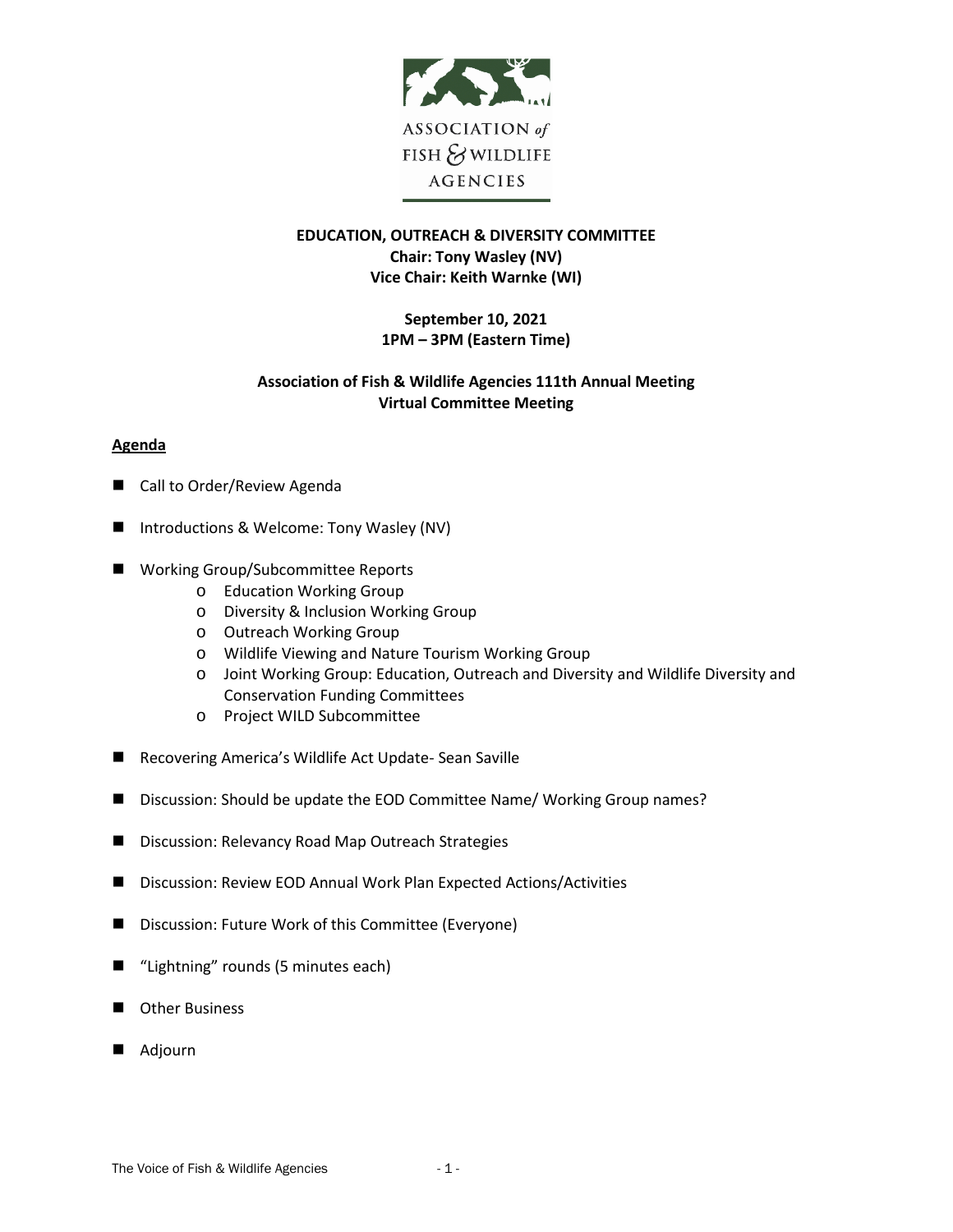|                                                                                                                                                                                                                                                                                                                                                                                                                                                                                                                                               | <b>Committee Work Plan</b>                                                                                                                                                                          |                              |  |  |
|-----------------------------------------------------------------------------------------------------------------------------------------------------------------------------------------------------------------------------------------------------------------------------------------------------------------------------------------------------------------------------------------------------------------------------------------------------------------------------------------------------------------------------------------------|-----------------------------------------------------------------------------------------------------------------------------------------------------------------------------------------------------|------------------------------|--|--|
| Date: October 2020                                                                                                                                                                                                                                                                                                                                                                                                                                                                                                                            |                                                                                                                                                                                                     |                              |  |  |
| <b>Committee Name:</b>                                                                                                                                                                                                                                                                                                                                                                                                                                                                                                                        | <b>Education, Outreach and Diversity</b>                                                                                                                                                            |                              |  |  |
| Chair: Tony Wasley (NV)                                                                                                                                                                                                                                                                                                                                                                                                                                                                                                                       | <b>Vice Chair: Vacant</b>                                                                                                                                                                           | <b>Staff: Patricia Allen</b> |  |  |
| Committee Charge: To address critical outreach (communications and marketing) needs identified by AFWA<br>committees and membership; leverage member efforts to facilitate outreach initiatives on a national scale;<br>strengthen and unify the conservation education efforts of AFWA members and partners; promote diversity<br>within the agency workforce and the constituents served by the Association; and foster networking and<br>outreach partnerships among the growing field of wildlife viewing and nature tourism initiatives. |                                                                                                                                                                                                     |                              |  |  |
| <b>Changes to the Charge: None</b>                                                                                                                                                                                                                                                                                                                                                                                                                                                                                                            |                                                                                                                                                                                                     |                              |  |  |
| List Major Activities and Objectives Accomplished During the Last Year:                                                                                                                                                                                                                                                                                                                                                                                                                                                                       |                                                                                                                                                                                                     |                              |  |  |
| The NCO steering committee successfully implemented the 'Making It Last' toolkit in 5 pilot states to create<br>1.<br>a best practices document. This committee will meet a minimum of twice per year in person.<br>Diversity and Inclusion: encourage each generation of fish and wildlife conservation leaders to value<br>2.<br>differences in cultures and show it through their actions in responding to changing constituent<br>demographics and in enhancing the workplace environment.                                                |                                                                                                                                                                                                     |                              |  |  |
| The Wildlife Viewing and Nature Tourism Academy Working Group organized and executed the Wildlife<br>3.<br>Viewing & Nature Tourism Academy in February 2020; apply for a MSCG for a WVNT wildlife viewer survey.<br>Project WILD- incorporate R3 into the guides; created a method of tracking and accepting donations;<br>4.                                                                                                                                                                                                                |                                                                                                                                                                                                     |                              |  |  |
| 5.                                                                                                                                                                                                                                                                                                                                                                                                                                                                                                                                            | launched an online Growing Up WILD course.<br>The EOD and WDCG working group developed state fact sheets, social media posts and a story map in<br>support of the Recovering America's Wildlife Act |                              |  |  |
| Developed a group of CE professionals to discuss resource alignment to Next Generation Science Standards<br>6.<br>(NGSS) and to assist with the revision and update of the CE Toolkit<br>Project WILD- incorporate R3 into the guides; create a fundraising plan<br>7.<br>Monthly committee/working group chair calls<br>8.<br>Continuation of quarterly (or as needed) EOD member calls<br>9.                                                                                                                                                |                                                                                                                                                                                                     |                              |  |  |
| 10. Continues to engage with the Relevancy Road Map                                                                                                                                                                                                                                                                                                                                                                                                                                                                                           |                                                                                                                                                                                                     |                              |  |  |
| List Activities and Objectives that Will be Accomplished in the Coming Year:<br>The EOD and WDCF working group will continue to develop outreach tools, communications, and actions<br>1.<br>that will facilitate state agencies and our partners in supporting Recovering America's Wildlife Act and the<br>Relevancy Roadmap                                                                                                                                                                                                                |                                                                                                                                                                                                     |                              |  |  |
| The NCO steering committee complete implementation the 'Making It Last' toolkit in 5 new pilot states.<br>2.<br>This committee will meet a minimum of twice per year in person.                                                                                                                                                                                                                                                                                                                                                               |                                                                                                                                                                                                     |                              |  |  |
| Update and aligned the CE Strategy Toolkit with national standards.<br>3.<br>Continue with monthly phone calls with the committee/subcommittee/working group chairs; continue with<br>4.<br>quarterly (or as needed) calls with the EOD membership.                                                                                                                                                                                                                                                                                           |                                                                                                                                                                                                     |                              |  |  |
| Develop Diversity & Inclusion Best Practices and Guidelines.<br>5.<br>WVNT- conduct a Wildlife Viewer Survey: Enhancing Relevancy and Engaging Support from a Broader<br>6.<br>Constituency<br>Project WILD- develop additional online resources (webinars, courses, etc)<br>7.                                                                                                                                                                                                                                                               |                                                                                                                                                                                                     |                              |  |  |
| Selection of a new Vice-Chair of the EOD Committee<br>8.                                                                                                                                                                                                                                                                                                                                                                                                                                                                                      |                                                                                                                                                                                                     |                              |  |  |
| Comments:                                                                                                                                                                                                                                                                                                                                                                                                                                                                                                                                     |                                                                                                                                                                                                     |                              |  |  |
|                                                                                                                                                                                                                                                                                                                                                                                                                                                                                                                                               |                                                                                                                                                                                                     |                              |  |  |
| <b>Subcommittee Work Plan</b><br>Date: October 2020                                                                                                                                                                                                                                                                                                                                                                                                                                                                                           |                                                                                                                                                                                                     |                              |  |  |
| <b>Subcommittee Name: Project WILD</b>                                                                                                                                                                                                                                                                                                                                                                                                                                                                                                        |                                                                                                                                                                                                     |                              |  |  |
| Chair: TBD                                                                                                                                                                                                                                                                                                                                                                                                                                                                                                                                    | Vice Chair: Johnnie Smith (TX)                                                                                                                                                                      | Staff: Elena Takaki          |  |  |
| <b>Subcommittee Charge:</b>                                                                                                                                                                                                                                                                                                                                                                                                                                                                                                                   |                                                                                                                                                                                                     |                              |  |  |

To provide oversight to the Project WILD program and its staff; strengthen the relationship between the national Project WILD program and the individual state directors and their respective education staff; develop

Г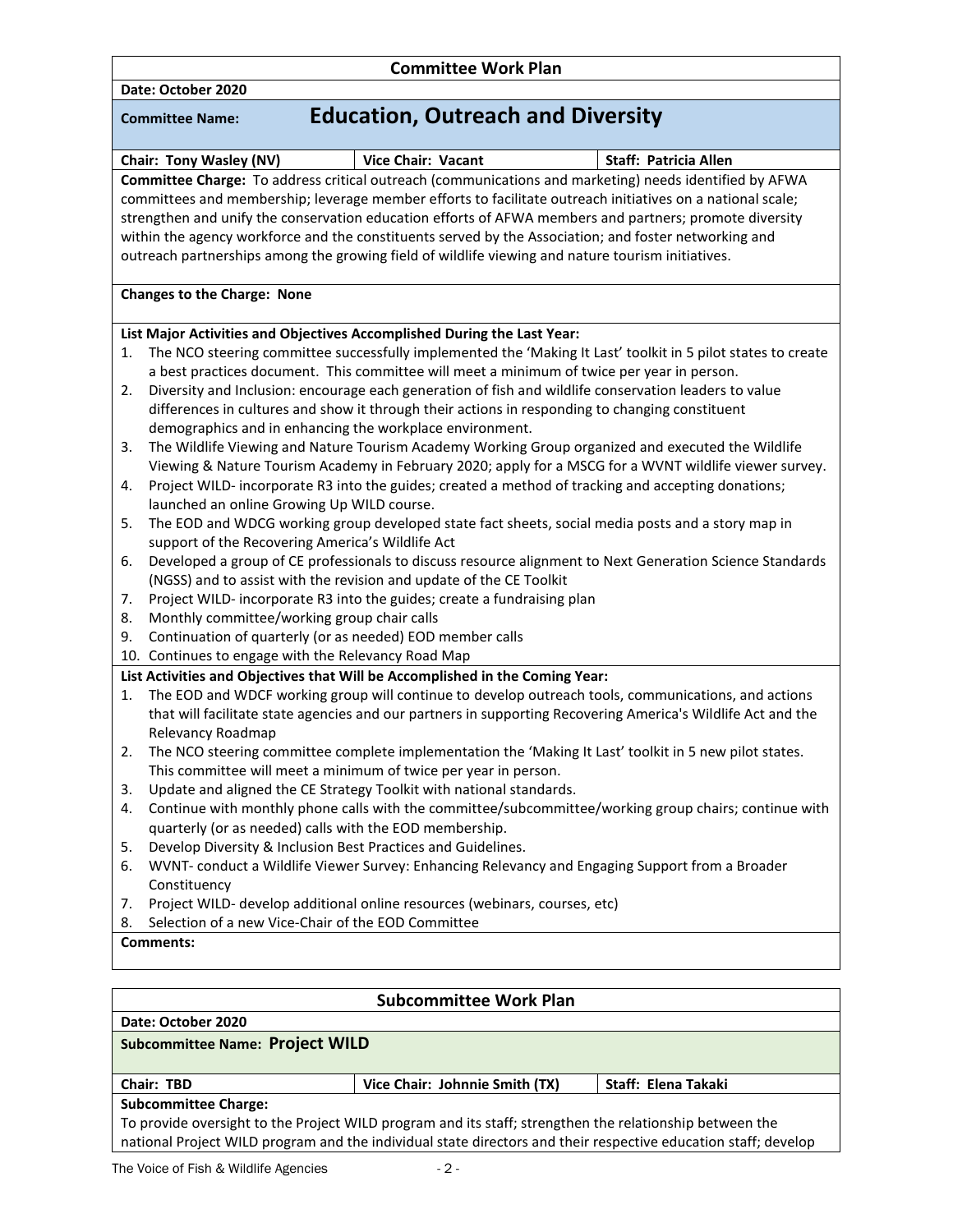partnerships with other conservation education programs; ensure the Project WILD program is financially selfsustaining; maintain relevancy in larger agency and educational arenas.

**Changes to the Charge:** Updated the charge to reflect accomplishments completed and new objectives ". . . ensure that education best practices are reflected in materials and implementation; develop partnerships with similar national education programs; to assist with the financial develop of the Project WILD program in order to make the program financially self-sustaining;" was changed to:

". . . develop partnerships with other conservation education programs; ensure the Project WILD program is financially self-sustaining;"

### **List Major Activities and Objectives Accomplished During the Last Year**

- 1. Completed annual reprints of Project WILD publications as well as the reformatted edition and printing of the Growing Up WILD guide.
- 2. Provided agency educators information on how education fits into the R3 conversation and how to actively participate in agency R3 efforts.
- 3. Webinars for state coordinators and the public.
- 4. Hosted the Project WILD Annual Conference in conjunction with the Project WET annual conference online.
- 5. Strengthened professional development and support for state coordinators, by building and updating web-based resources.
- 6. Launched online Growing Up WILD course for early childhood educators.
- 7. Provided online training opportunities and online resources for educators to further safe learning and responsible recreation when implementing Project WILD.
- 8. New Project WILD agreements signed with state hosting organizations.
- 9. Developed educator resources for implementing Project WILD online.
- 10. Created a method of tracking donations and accepting general donations.
- 11. Supported partner efforts to strengthen Project WILD content on wildlife management relating to the North American Model's public trust doctrine.

### **List Activities and Objectives that Will be Accomplished in the Coming Year:**

- 1. Enhance the Project WILD online store to facilitate purchase of online training, donations, and fundraising campaigns.
- 2. Launch additional online professional development courses for Project WILD.
- 3. Develop additional educator resources for implementing Project WILD online.
- 4. Provide training for Project WILD state coordinators.
- 5. Update and reprint Project WILD curricula.
- 6. Work with AFWA HQ to appoint a PW Subcommittee Chairman

### **Describe any Changes you Anticipate to the Subcommittee:**

Selection of a new Chair since current Chair—Rusty Garrison (GA)—is retiring as of December, 2020

### **List Subcommittee Members:**

TBD

### **Comments:**

# **Workgroup Work Plan**

# **Date: October 2020**

### **Workgroup Name: Education**

| Chair: Kellie Tharp (AZ) | Vice Chair: Tabbi Kinion (AR) | Staff: Patricia Allen |
|--------------------------|-------------------------------|-----------------------|
|                          |                               |                       |

### **Workgroup Charge:**

To continue to unify and strengthen state fish and wildlife agencies' conservation education efforts—specifically in terms of (1) developing progressive outdoors skills that may increase the likelihood for hunting/shooting sports/angling initiation and (2) teaching youth about state-based fish and wildlife management in schoolsthat effectively advance the North American Model of Wildlife Conservation, create an informed and involved citizenry and promote the stewardship of fish and wildlife resources.

### **Changes to the Charge:**

**List Major Activities and Objectives Accomplished During the Last Year:**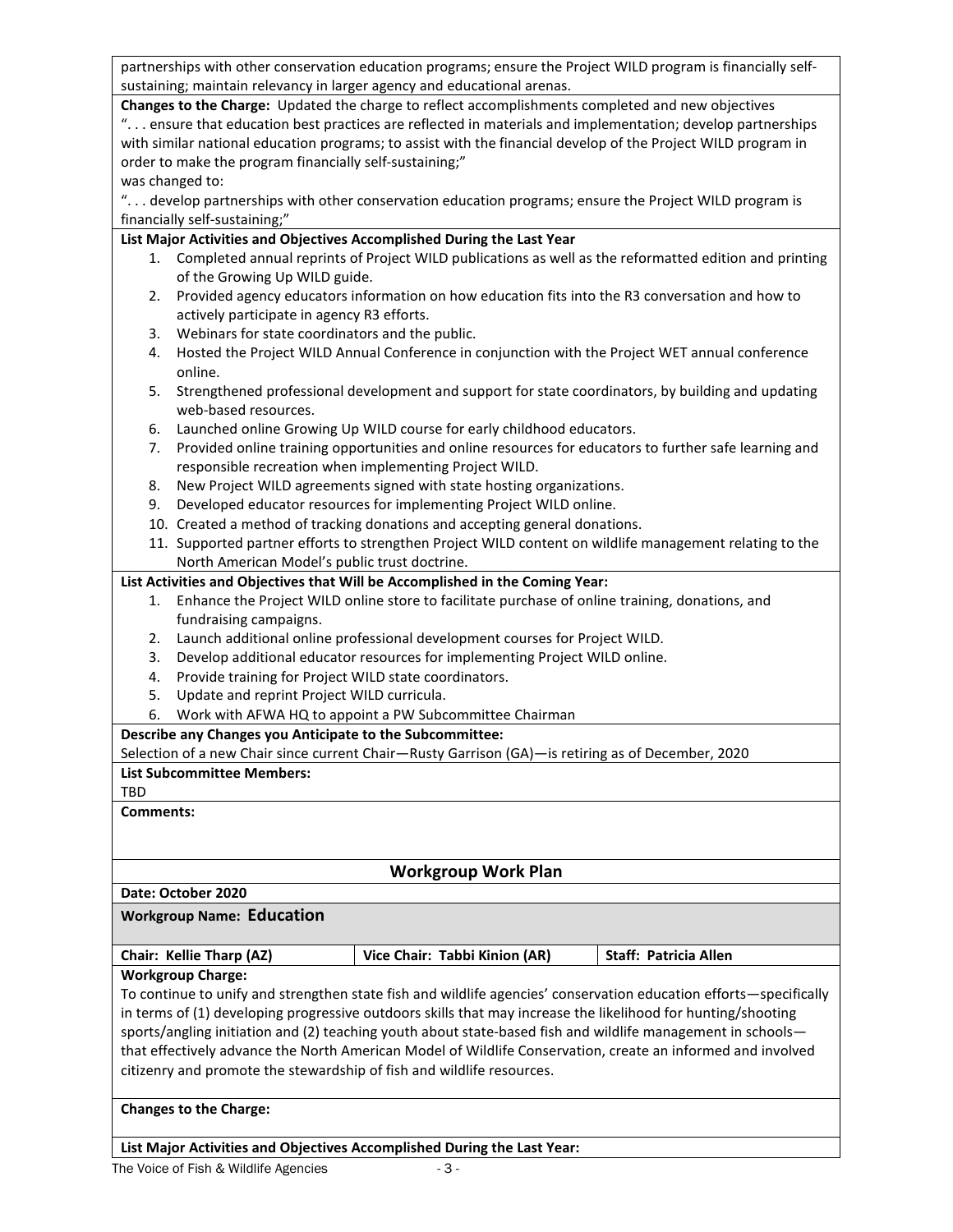| 2.                                                                    |                                                                                                                                                                                                                           |  |  |  |
|-----------------------------------------------------------------------|---------------------------------------------------------------------------------------------------------------------------------------------------------------------------------------------------------------------------|--|--|--|
|                                                                       | (NGSS) and to assist with the revision and update of the CE Toolkit.                                                                                                                                                      |  |  |  |
|                                                                       | Developed an RFP to update the CE Strategy Toolkit and align it with current national standards.                                                                                                                          |  |  |  |
|                                                                       | List Activities and Objectives that will be Accomplished in the Coming Year:                                                                                                                                              |  |  |  |
| Complete the updates to the CE Strategy Toolkit<br>1.                 |                                                                                                                                                                                                                           |  |  |  |
| 2.                                                                    | Distribute to updated CE Strategy Toolkit to member organizations and make available to the public.                                                                                                                       |  |  |  |
| Describe any Changes you Anticipate to the Work Group:                |                                                                                                                                                                                                                           |  |  |  |
| We selected a vice-chair of the Education WG, Tabbi Kinion (AR)       |                                                                                                                                                                                                                           |  |  |  |
| <b>List Workgroup Members:</b>                                        |                                                                                                                                                                                                                           |  |  |  |
|                                                                       | Kellie Tharp (AZ); Jeff Rawlinson (NE), Barb Gigar (IA), Tabbi Kinion (AR), Judy Stokes (Contractor), Tabbi Kinion                                                                                                        |  |  |  |
|                                                                       | (AR), Angie Haywood (IN), Bryan Jones (TX), Gary Thorson (CO), Ross Robins (KS), Josh Gold (NE), Chris Willard                                                                                                            |  |  |  |
|                                                                       | (OR), Heather Hubbard (CO), David Buggs (TX), Vicki Vargas-Madrid (CO)                                                                                                                                                    |  |  |  |
|                                                                       |                                                                                                                                                                                                                           |  |  |  |
| Date Workgroup Formed: 2012                                           | <b>Expected Termination Date: TBD</b>                                                                                                                                                                                     |  |  |  |
| <b>Comments</b>                                                       |                                                                                                                                                                                                                           |  |  |  |
|                                                                       |                                                                                                                                                                                                                           |  |  |  |
|                                                                       |                                                                                                                                                                                                                           |  |  |  |
|                                                                       |                                                                                                                                                                                                                           |  |  |  |
|                                                                       |                                                                                                                                                                                                                           |  |  |  |
|                                                                       | <b>Workgroup Work Plan</b>                                                                                                                                                                                                |  |  |  |
| Date: October 2020                                                    |                                                                                                                                                                                                                           |  |  |  |
| <b>Workgroup Name: Outreach</b>                                       |                                                                                                                                                                                                                           |  |  |  |
|                                                                       |                                                                                                                                                                                                                           |  |  |  |
| Chair: Jenifer Wisniewski (TN)                                        | <b>Vice Chair:</b><br>Staff: Patricia Allen                                                                                                                                                                               |  |  |  |
| <b>Workgroup Charge:</b>                                              |                                                                                                                                                                                                                           |  |  |  |
|                                                                       | To continue to initiate public understanding, appreciation and relevancy of state fish and wildlife management<br>while shaping long-term conservation and enjoyment of natural resources through outreach and marketing. |  |  |  |
|                                                                       |                                                                                                                                                                                                                           |  |  |  |
|                                                                       |                                                                                                                                                                                                                           |  |  |  |
| <b>Changes to the Charge:</b>                                         |                                                                                                                                                                                                                           |  |  |  |
| Added marketing to the charge.                                        | List Major Activities and Objectives Accomplished During the Last Year:                                                                                                                                                   |  |  |  |
| 1.                                                                    | Implementation of the multi-state conservation grant titled "Introductory Implementation and Evaluation                                                                                                                   |  |  |  |
| of the National Conservation Outreach Strategy- Part 2"               |                                                                                                                                                                                                                           |  |  |  |
| 2.                                                                    | Create a Best Practices addendum to the Making It Last Toolkit for the whole community to utilize                                                                                                                         |  |  |  |
| 3.                                                                    | Finish Piloting the Making It Last Toolkit in a total of 10 states in all regions to test and improve the toolkit                                                                                                         |  |  |  |
| 4.                                                                    | The workgroup also continued to support the Alliance for America's Fish and Wildlife by discussion                                                                                                                        |  |  |  |
| techniques that have been employed to further the campaign.           |                                                                                                                                                                                                                           |  |  |  |
| 5.                                                                    | Furthering state outreach efforts by bringing forth innovative ideas from states that have helped advance                                                                                                                 |  |  |  |
|                                                                       | public understanding and appreciation of fish and wildlife management.                                                                                                                                                    |  |  |  |
|                                                                       |                                                                                                                                                                                                                           |  |  |  |
|                                                                       | List Activities and Objectives that will be Accomplished in the Coming Year:                                                                                                                                              |  |  |  |
| Meet a minimum of two times per year.<br>1.                           |                                                                                                                                                                                                                           |  |  |  |
| 2.                                                                    | Continue training states to use the NCO toolkit (Making It Last toolkit).                                                                                                                                                 |  |  |  |
| 3.                                                                    | Further update the tools and evaluate their effectiveness as the messaging campaign is used by states and                                                                                                                 |  |  |  |
| report on progress made towards goals of the NCO Strategy             |                                                                                                                                                                                                                           |  |  |  |
| 4.                                                                    | Provide input on Locovore Workshop Multistate grant along with other coinvestigators NSSF, ATA, and ACI                                                                                                                   |  |  |  |
| 5.                                                                    | Provide input on Email Marketing Best Practices Multistate grant along with Southwick and ACI                                                                                                                             |  |  |  |
| Discuss adding the Marketing to the title of this working group<br>6. |                                                                                                                                                                                                                           |  |  |  |
| Describe any Changes you Anticipate to the Work Group:                |                                                                                                                                                                                                                           |  |  |  |
|                                                                       | We see the need to add marketing into our title since there has been a huge shift towards marketing as it is now                                                                                                          |  |  |  |
|                                                                       | listed in the strategic priorities of Multistate Grants and in state agencies there has been a large shift toward                                                                                                         |  |  |  |
| using marketing to accomplish goals of R3 and Relevancy.              |                                                                                                                                                                                                                           |  |  |  |

# **List Workgroup Members:**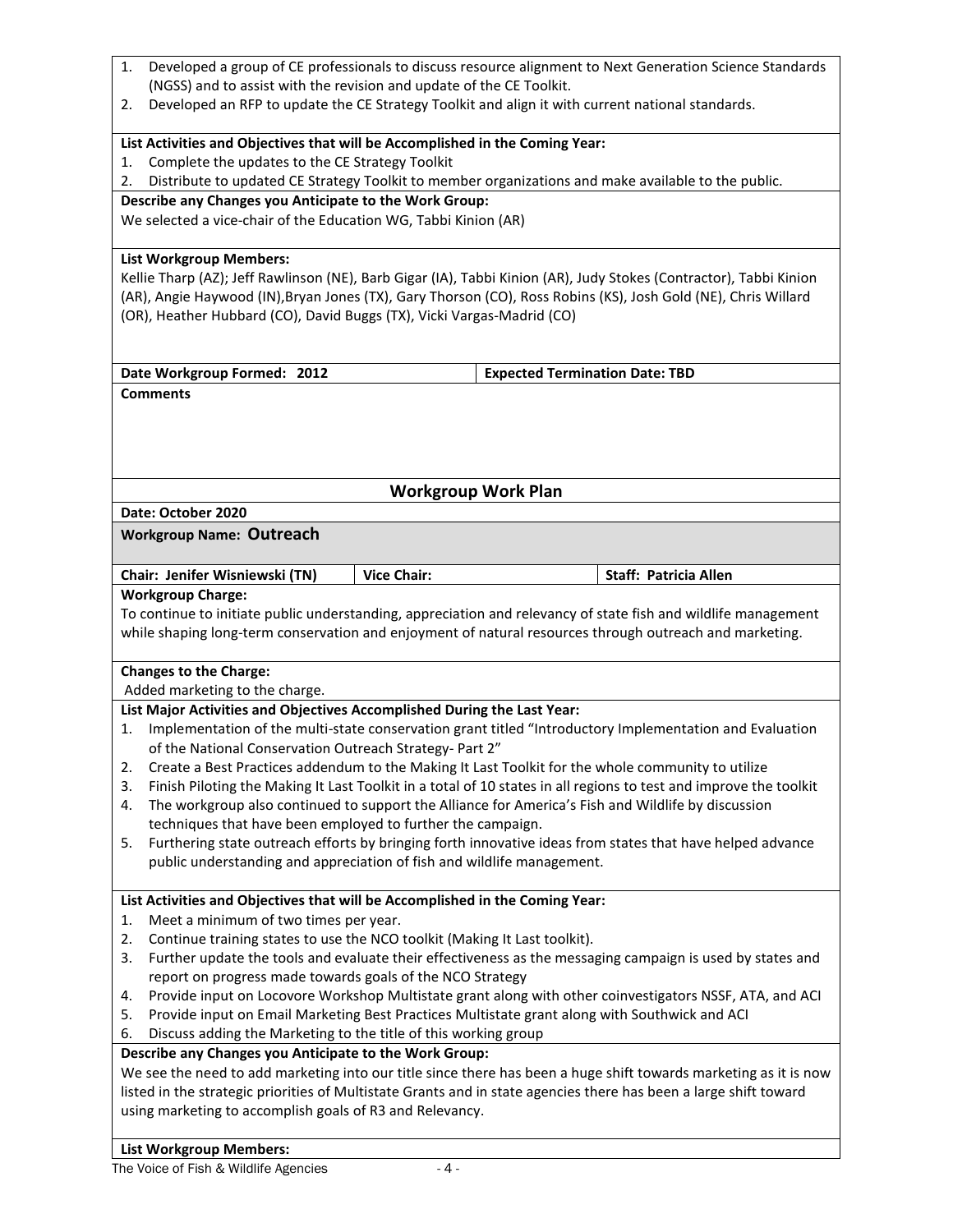| Jenifer Wisniewski (TN)                                                                                                                                                                                                                                                                                                                                                                                                                                                                                                                                                   |                                                                                                                                                                                                                                                                                                                                    |                                                                                                                      |  |
|---------------------------------------------------------------------------------------------------------------------------------------------------------------------------------------------------------------------------------------------------------------------------------------------------------------------------------------------------------------------------------------------------------------------------------------------------------------------------------------------------------------------------------------------------------------------------|------------------------------------------------------------------------------------------------------------------------------------------------------------------------------------------------------------------------------------------------------------------------------------------------------------------------------------|----------------------------------------------------------------------------------------------------------------------|--|
| Steering Committee Members: Linda Friar (USFWS); Micah Holmes (OK); Gary Thorson (CO); Lauren Truitt (CO);<br>Patricia Allen (AFWA); Kellie Tharp (AZ); Al Ivany (NJ); Kristin Phillips (MI); Jenifer Hancock Wisniewski (GA); Judy<br>Stokes Weber (Consultant); Shelly Plante (TX); Darcy Bontempo (TX); Christy Firestone (NE); Nadia Reimer (KS);<br>Paige Pearson (VA); Robin Cahoon (UT); Jim Curcurruto (NSSF); Kirsten McIntyre (CA); Judy Camuso (ME); Emily<br>Macabe (ME); Fairley Mahlum (NC); Lacey Creech (GA); Sara Dirienzo (WY); Stephanie Hussey (RBFF) |                                                                                                                                                                                                                                                                                                                                    |                                                                                                                      |  |
| Date Workgroup Formed: 2015                                                                                                                                                                                                                                                                                                                                                                                                                                                                                                                                               | <b>Expected Termination Date: TBD</b>                                                                                                                                                                                                                                                                                              |                                                                                                                      |  |
| <b>Comments</b>                                                                                                                                                                                                                                                                                                                                                                                                                                                                                                                                                           |                                                                                                                                                                                                                                                                                                                                    |                                                                                                                      |  |
|                                                                                                                                                                                                                                                                                                                                                                                                                                                                                                                                                                           | <b>Workgroup Work Plan</b>                                                                                                                                                                                                                                                                                                         |                                                                                                                      |  |
| Date: October 2020                                                                                                                                                                                                                                                                                                                                                                                                                                                                                                                                                        |                                                                                                                                                                                                                                                                                                                                    |                                                                                                                      |  |
| <b>Workgroup Name: Diversity and Inclusion</b>                                                                                                                                                                                                                                                                                                                                                                                                                                                                                                                            |                                                                                                                                                                                                                                                                                                                                    |                                                                                                                      |  |
| Chair: Jennifer Newmark (NV)                                                                                                                                                                                                                                                                                                                                                                                                                                                                                                                                              | Vice Chair: David Bugg (TX)                                                                                                                                                                                                                                                                                                        | <b>Staff: Patricia Allen</b>                                                                                         |  |
| <b>Workgroup Charge:</b><br>To encourage each generation of fish and wildlife conservation leaders to value differences in cultures, persons,<br>and perspectives, and show it through their actions in responding to changing constituent demographics and in<br>enhancing the workplace environment.                                                                                                                                                                                                                                                                    |                                                                                                                                                                                                                                                                                                                                    |                                                                                                                      |  |
| <b>Changes to the Charge:</b>                                                                                                                                                                                                                                                                                                                                                                                                                                                                                                                                             |                                                                                                                                                                                                                                                                                                                                    |                                                                                                                      |  |
| List Major Activities and Objectives Accomplished During the Last Year:<br>1.<br>Resiliency through diversity<br>Diversity Joint Venture (DJV)<br>Relevancy Road Map<br>٠                                                                                                                                                                                                                                                                                                                                                                                                 | The Diversity and Inclusion Working Group met twice during the last year, both at the AFWA Annual<br>Meeting and the North American Wildlife and Natural Resources Conference. The group has grown into an<br>energized number of individuals that focused on the following topics:                                                |                                                                                                                      |  |
|                                                                                                                                                                                                                                                                                                                                                                                                                                                                                                                                                                           | List Activities and Objectives that will be Accomplished in the Coming Year:                                                                                                                                                                                                                                                       |                                                                                                                      |  |
| 1.<br>diversity and inclusion both internally and externally.                                                                                                                                                                                                                                                                                                                                                                                                                                                                                                             | Work towards increased relevancy of states to broader constituencies by incorporating concepts of                                                                                                                                                                                                                                  |                                                                                                                      |  |
| Work with other committees and subcommittees/working groups in messaging diversity and inclusion<br>2.<br>topics and incorporating concepts into outreach materials. Explore opportunities for broadening<br>conference sponsorships to reach new constituencies.                                                                                                                                                                                                                                                                                                         |                                                                                                                                                                                                                                                                                                                                    |                                                                                                                      |  |
| Strategize on how to increase relevancy through diversity<br>3.<br>Utilize the Relevancy Community Site to share information and keep in touch between meetings.<br>4.<br>Begin developing Best Practices and Guidelines for Diversity and Inclusion.<br>5.                                                                                                                                                                                                                                                                                                               |                                                                                                                                                                                                                                                                                                                                    |                                                                                                                      |  |
| Describe any Changes you Anticipate to the Work Group:                                                                                                                                                                                                                                                                                                                                                                                                                                                                                                                    |                                                                                                                                                                                                                                                                                                                                    |                                                                                                                      |  |
| <b>List Workgroup Members:</b><br>Frohlich (FL), Jerrie Lindsey (FL), Julie Kempf (IN), Sarah Hanson (GA)                                                                                                                                                                                                                                                                                                                                                                                                                                                                 | Jennifer Newmark (NV), David Buggs (TX), Janet Mucknall (USDA), Mary Boyer (ID), Lindsay Rogers (NE), Craig<br>Walker (UT), Johnnie Smith (TX), Maria Gladzisuwski (AK), Elena Takaki (AFWA), Marc LeFebre (AFWA), Kelly<br>Reynolds (AFWA), Judy Weber (Consultant), Renny MacKay (WY), Patty Allen (AFWA), Rae Waddell (FL), Jay | Slack (USFWS), Shelly Plante (TX), Kiki Corry (TX), Chris Colclasure (AR), Gary Thorson (CO), Steve Beyer (MI), Kipp |  |
| <b>Date Workgroup Formed:</b>                                                                                                                                                                                                                                                                                                                                                                                                                                                                                                                                             | <b>Expected Termination Date: TBD</b>                                                                                                                                                                                                                                                                                              |                                                                                                                      |  |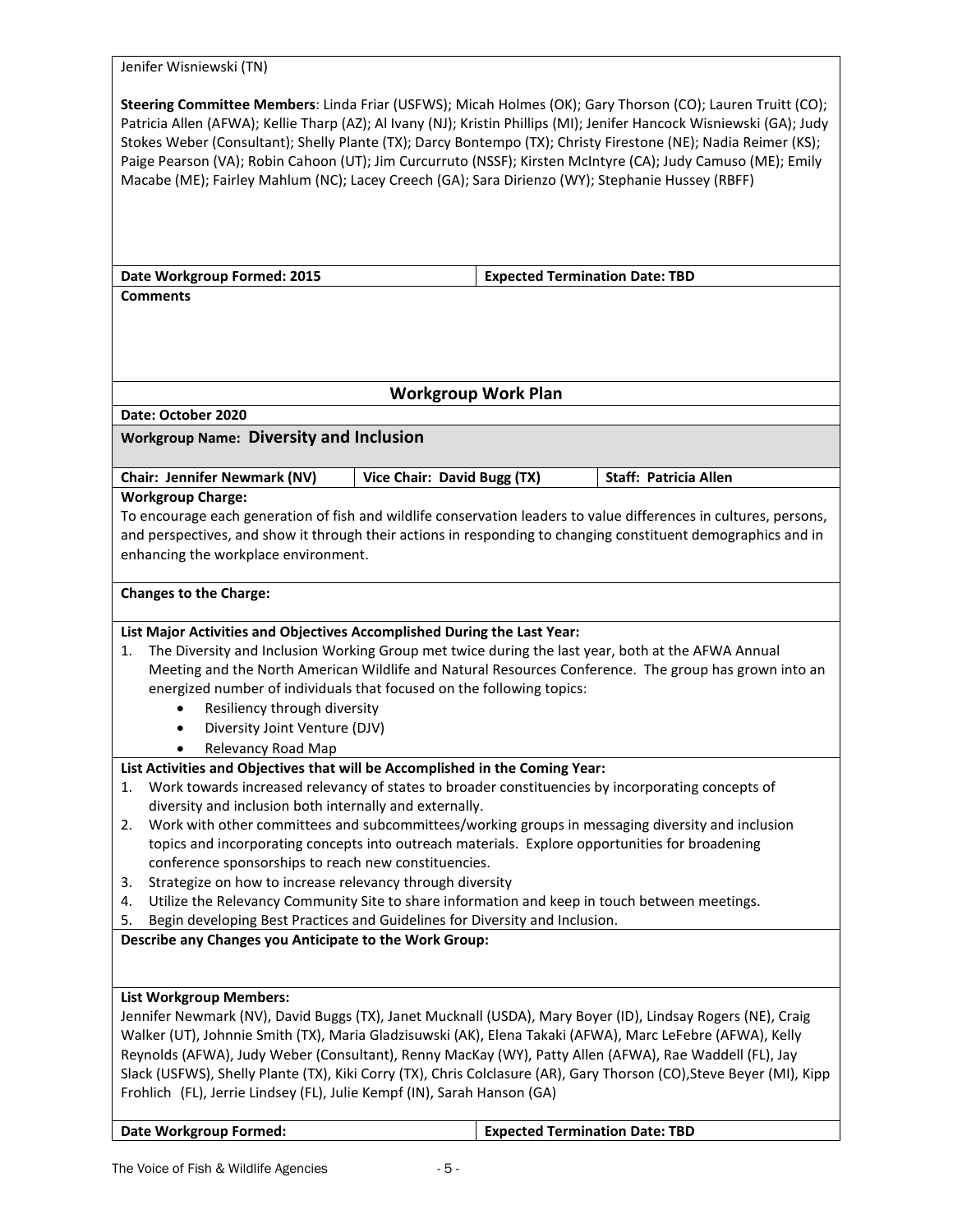| <b>Comments</b>                                                                                                                                                                                              |                                                                            |                                                                                                                                                                                                                                |  |  |
|--------------------------------------------------------------------------------------------------------------------------------------------------------------------------------------------------------------|----------------------------------------------------------------------------|--------------------------------------------------------------------------------------------------------------------------------------------------------------------------------------------------------------------------------|--|--|
|                                                                                                                                                                                                              | <b>Workgroup Work Plan</b>                                                 |                                                                                                                                                                                                                                |  |  |
| Date: October 2020                                                                                                                                                                                           |                                                                            |                                                                                                                                                                                                                                |  |  |
| <b>Workgroup Name: Wildlife Viewing and Nature Tourism</b>                                                                                                                                                   |                                                                            |                                                                                                                                                                                                                                |  |  |
| Chair: Shelly Plante (TX)                                                                                                                                                                                    | <b>Vice Chair:</b>                                                         | <b>Staff: Patricia Allen</b>                                                                                                                                                                                                   |  |  |
| <b>Workgroup Charge:</b>                                                                                                                                                                                     |                                                                            |                                                                                                                                                                                                                                |  |  |
|                                                                                                                                                                                                              |                                                                            | To advance wildlife viewing and nature tourism programs within state and federal agencies and private sector                                                                                                                   |  |  |
|                                                                                                                                                                                                              |                                                                            | organizations as strategies to build support for fish and wildlife conservation by connecting ethnically and                                                                                                                   |  |  |
| geographically diverse people to the outdoors.                                                                                                                                                               |                                                                            |                                                                                                                                                                                                                                |  |  |
| Changes to the Charge: None                                                                                                                                                                                  |                                                                            |                                                                                                                                                                                                                                |  |  |
| List Major Activities and Objectives Accomplished During the Last Year:                                                                                                                                      |                                                                            |                                                                                                                                                                                                                                |  |  |
| 1.                                                                                                                                                                                                           |                                                                            | Monthly conference calls to enable information sharing between organizations, updates on key projects,                                                                                                                         |  |  |
|                                                                                                                                                                                                              |                                                                            | communication about new wildlife recreation studies and results, and our role in the Recovering America's                                                                                                                      |  |  |
|                                                                                                                                                                                                              |                                                                            | Wildlife Act legislation and the Relevancy Roadmap, specifically our ability to help with increasing agency                                                                                                                    |  |  |
|                                                                                                                                                                                                              |                                                                            | relevancy with new constituents and raising awareness about the importance of species of greatest                                                                                                                              |  |  |
| conservation need.                                                                                                                                                                                           |                                                                            |                                                                                                                                                                                                                                |  |  |
| 2.                                                                                                                                                                                                           |                                                                            | Hosted webinars throughout the year on wildlife viewing and tourism, and related topics                                                                                                                                        |  |  |
| 3.                                                                                                                                                                                                           | Planned and executed the 2020 Wildlife Viewing and Nature Tourism Academy. |                                                                                                                                                                                                                                |  |  |
| Draft a MSCG for a national wildlife viewing survey<br>4.                                                                                                                                                    |                                                                            |                                                                                                                                                                                                                                |  |  |
| 5.                                                                                                                                                                                                           | Increased participation in monthly calls, webinars, and meetings.          |                                                                                                                                                                                                                                |  |  |
| List Activities and Objectives that will be Accomplished in the Coming Year:                                                                                                                                 |                                                                            |                                                                                                                                                                                                                                |  |  |
| 1.                                                                                                                                                                                                           | Planning and execution of the Wildlife Viewing Survey (MSCG)               |                                                                                                                                                                                                                                |  |  |
| 2.                                                                                                                                                                                                           |                                                                            | Help guide Illinois State University Innovation Consulting Community project to develop messaging to new                                                                                                                       |  |  |
| younger diverse audiences (black, Hispanic and LGBTQ) that already recreate in the outdoors to increase                                                                                                      |                                                                            |                                                                                                                                                                                                                                |  |  |
| viewing of wildlife (such as birdwatching). Final deliverables due in May 2021.<br>Continue with monthly conference calls and regularly scheduled wildlife viewing/nature tourism webinars.<br>3.            |                                                                            |                                                                                                                                                                                                                                |  |  |
| 4.                                                                                                                                                                                                           |                                                                            |                                                                                                                                                                                                                                |  |  |
| Continue to collaborate within AFWA including with the Waterfowl Working Group, Wildlife Diversity<br>Conservation and Funding Committee, Bird Conservation Committee, the Recovering America's Wildlife Act |                                                                            |                                                                                                                                                                                                                                |  |  |
|                                                                                                                                                                                                              |                                                                            | legislation, and the Relevancy Roadmap work; provide regular updates to working group.                                                                                                                                         |  |  |
| 5.                                                                                                                                                                                                           |                                                                            | Continue to partner with other conservation organizations - that we exist, share our work plan and develop                                                                                                                     |  |  |
| collaborative opportunities.                                                                                                                                                                                 |                                                                            |                                                                                                                                                                                                                                |  |  |
| Increase participation by colleagues working within wildlife viewing and nature tourism positions in partner<br>6.                                                                                           |                                                                            |                                                                                                                                                                                                                                |  |  |
| organizations. There are several states and other organizations not represented in our monthly calls and/or                                                                                                  |                                                                            |                                                                                                                                                                                                                                |  |  |
| AFWA meetings and we will continue to proactively address those gaps this year.                                                                                                                              |                                                                            |                                                                                                                                                                                                                                |  |  |
| Describe any Changes you Anticipate to the Work Group:                                                                                                                                                       |                                                                            |                                                                                                                                                                                                                                |  |  |
|                                                                                                                                                                                                              |                                                                            |                                                                                                                                                                                                                                |  |  |
|                                                                                                                                                                                                              |                                                                            |                                                                                                                                                                                                                                |  |  |
| <b>List Workgroup Members:</b>                                                                                                                                                                               |                                                                            | Shelly Plante (TX); Anne Glick (FL); Jerrie Lindsey (FL); Jessica Ruthenberg (VA); Brian Moyer (VA); Kirsten                                                                                                                   |  |  |
|                                                                                                                                                                                                              |                                                                            |                                                                                                                                                                                                                                |  |  |
|                                                                                                                                                                                                              |                                                                            | Bartlow (AR); Jeff Myers (AZ); Kimberly Winter (USFS); Deniz Aygen (ID); Rick Lavender (GA), Werner Barz (FWS-<br>NCTC), Alie Mayes (NE); Anthony Gonzon (DE); Sarah Kendrick (MO); Scott Anderson (NC); Kathleen Sandt (NPS); |  |  |
|                                                                                                                                                                                                              |                                                                            | Jeff Tibbits (OK); Maria Gladziszewski (AK); Bonnie Holding (ME); Virginia Seamster (NM); Laura Dibetta (NY);                                                                                                                  |  |  |
| Carrie McClelland (Yukon, Canada); Mary McCormac (CO)                                                                                                                                                        |                                                                            |                                                                                                                                                                                                                                |  |  |
| <b>Date Workgroup Formed:</b>                                                                                                                                                                                |                                                                            | <b>Expected Termination Date: TBD</b>                                                                                                                                                                                          |  |  |
| <b>Comments</b>                                                                                                                                                                                              |                                                                            |                                                                                                                                                                                                                                |  |  |
|                                                                                                                                                                                                              |                                                                            |                                                                                                                                                                                                                                |  |  |
|                                                                                                                                                                                                              |                                                                            |                                                                                                                                                                                                                                |  |  |
|                                                                                                                                                                                                              |                                                                            |                                                                                                                                                                                                                                |  |  |
|                                                                                                                                                                                                              |                                                                            |                                                                                                                                                                                                                                |  |  |
|                                                                                                                                                                                                              |                                                                            |                                                                                                                                                                                                                                |  |  |
|                                                                                                                                                                                                              |                                                                            |                                                                                                                                                                                                                                |  |  |